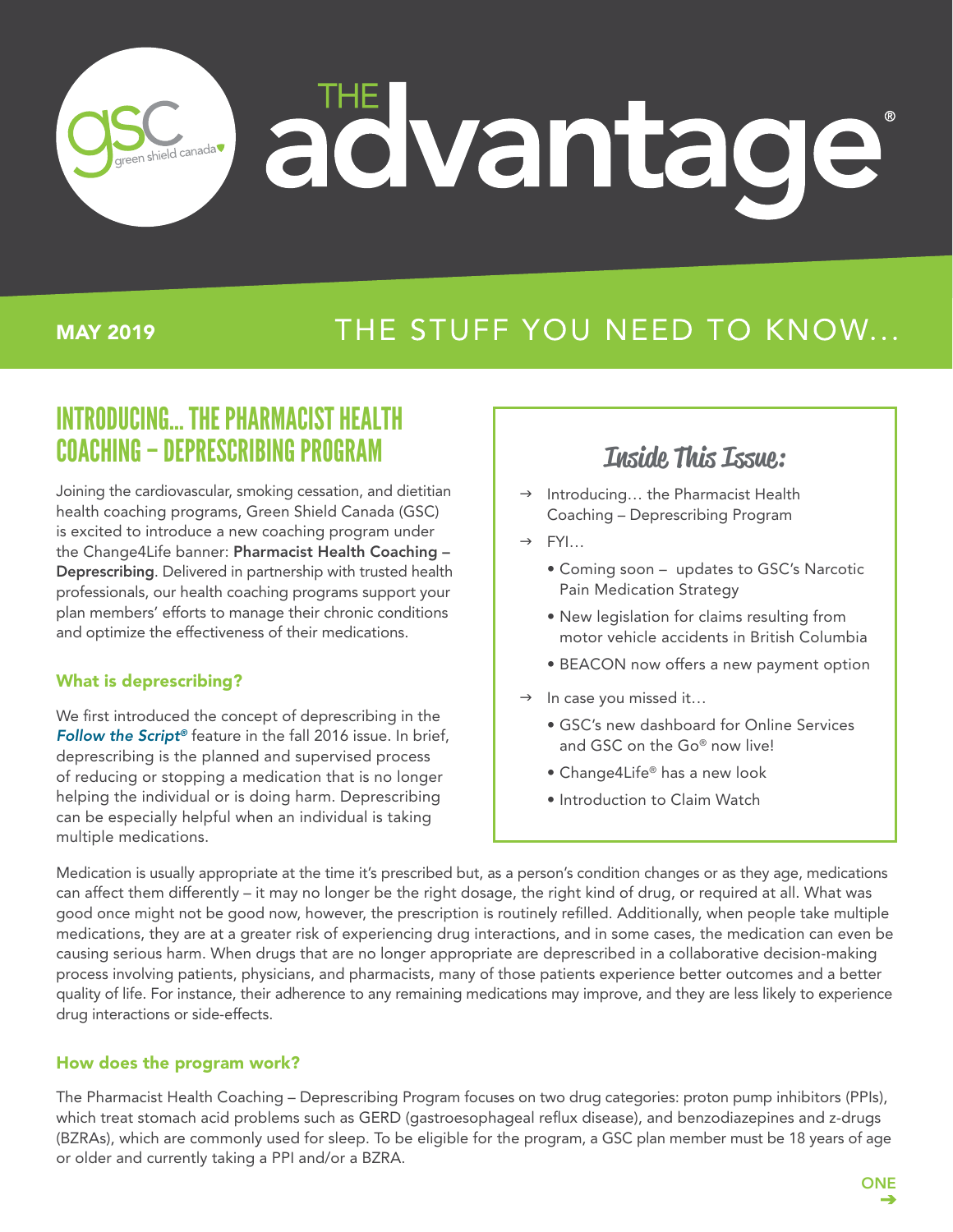Under the program, pharmacists will identify suitable patients by following evidence-based deprescribing guidelines and algorithms developed by the Bruyère Research Institute and the Ontario Pharmacy Evidence Network. Affiliated with the University of Ottawa, the Bruyère Research Institute is focused on evidence-based research that improves the health and health care of aging and vulnerable Canadians. At the Ontario Pharmacy Evidence Network (OPEN), a team of multidisciplinary researchers also works to address the needs of vulnerable people through evaluating the quality, outcomes, and value of medication management services provided by pharmacists.

# Why PPIs and BZRAs?

- $\rightarrow$  PPIs and BZRAs are some of the most commonly prescribed medications in Canada and are two categories of drugs frequently used by GSC plan members.
- $\rightarrow$  Both PPIs and BZRAs, while effective, are typically only needed for a short period of time. Despite this, many patients continue to take them beyond the recommended course of treatment which can potentially cause harm.

Eligible patients will be offered the opportunity to reduce or stop the applicable drugs with pharmacist support and counselling through one-on-one sessions. The number of sessions covered by the program depends on the category of drug. For PPIs, GSC will reimburse pharmacists for an initial session plus two follow-up sessions; for BZRAs, we reimburse the initial session plus four follow-ups.

The Pharmacist Health Coaching – Deprescribing Program will launch on October 1, so expect to hear more about it closer to that date. This will be a standard offering to all GSC plan sponsors and their eligible plan members. The maximum reimbursement allowed for PPI deprescribing is \$50 per patient per year, and for BZRA deprescribing, it is \$70 per patient per year. The cost of the coaching sessions will appear in plan sponsors' drug claims experience. This cost will easily be made up by reduced drug costs over time. Keep in mind that a reduction in dose or frequency of administration is also considered successful deprescribing, so even if a patient is not completely off the medication, but there has been a reduction, the patient is better off, and there's still savings to the plan in the long run. Across our entire book of business, we estimate that the uptake will only be less than one per cent of those eligible for the program, but we see this initiative as an important one for private health plans to embrace with an eye to the future and managing every dollar spent to its greatest benefit.

If you don't want this program to be included in your benefits plan, contact your GSC account team no later than September 8, 2019. If your opt-out request isn't received by this date, the Deprescribing Program will be added effective October 1, 2019. Similar to our other pharmacist-delivered health coaching programs, this program isn't available in Quebec.

# The Pharmacist's Role

Pharmacists identify patients who may benefit from deprescribing by talking to them about:

- $\rightarrow$  Their condition
- $\rightarrow$  Potential benefits and harms of continuing treatment
- $\rightarrow$  Benefits and possible risks of deprescribing
- $\rightarrow$  A potential tapering plan

Once a patient agrees to participate in the program, the pharmacist, with the permission of the patient, discusses the program with the patient's physician.

As the patient follows the tapering plan, the pharmacist regularly monitors, reassesses, and follows up with the patient providing guidance, practical advice, and coaching to help patients manage any symptom relapse. This includes making adjustments to the treatment plan (if required).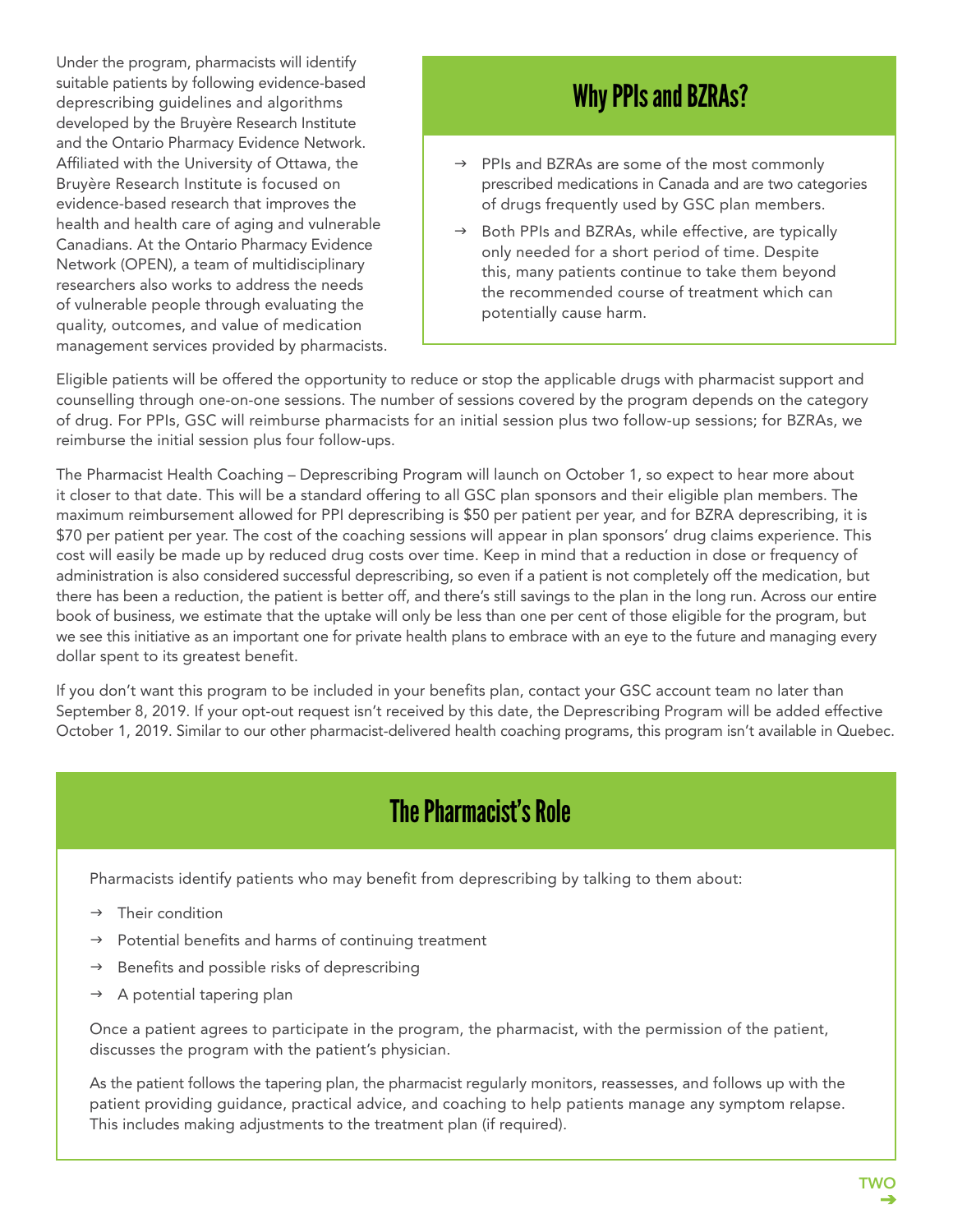### THANKS FOR YOUR FEEDBACK!

We heard that you would like to see administrative updates and new product offerings happen around the same time, so the items we're introducing in this issue of *The advantage* (like the new Deprescribing Program and the FYIs below) have all been scheduled for this fall. And while it may not always be possible to do so, we'll use this strategy going forward whenever we can. We hope this gives you lots of time to understand the updates and contact your account team with questions.

# FYI…

### Coming soon – updates to GSC's Narcotic Pain Medication Strategy

In view of the continuing opioid crisis in Canada, GSC continually reviews and strengthens our Narcotic Pain Medication Strategy to ensure plan members are safely using these potentially dangerous drugs. In 2018 we introduced morphine equivalents as a way of determining the maximum/threshold dosage for narcotic pain medications, and we implemented a prior authorization requirement for long-acting narcotic pain medications.

Starting in late September, we are making some additional enhancements to the way we handle medications that may be putting plan members at risk.

- $\rightarrow$  We will extend our existing threshold-based narcotics policy to include plan members whose narcotic use may not reach the threshold, but who are also taking related drugs that greatly increase their risk of serious adverse events. These additional drugs include sedatives/hypnotics (such as benzodiazepines), muscle relaxants, and gabapentinoids (traditionally used to treat epilepsy but are now frequently prescribed for pain). As a reminder, when the threshold is reached, the plan member receives a letter requesting written documentation from their physician to support their continued use of narcotics medication above the threshold.
- $\rightarrow$  We will introduce a 30-day supply limit for opioids and a number of other types of drugs that have a high potential of risk to plan member safety.

We'll remind you about the enhancements to our Narcotic Pain Medication Strategy in the coming months. If you have questions in the meantime, contact your account team.

### New legislation for claims resulting from motor vehicle accidents in British Columbia

Since May 2018, the Government of British Columbia has been working on changes to the Insurance (Vehicle) Act regarding insurance payments and subrogation related to motor vehicle accidents (MVAs). Here is a summary:

- $\rightarrow$  May 17, 2018 British Columbia enacted changes that removed the right of insurance companies to subrogate against the Insurance Corporation of British Columbia (ICBC) for costs related to MVA claims. This legislative change meant that ICBC would no longer pay for an MVA-related claim when an individual had access to similar benefits through a private plan. Under this arrangement, GSC would not have been permitted to require claimants to first submit applicable claims to ICBC.
- $\rightarrow$  November 9, 2018 British Columbia issued an Order in Council that amended the above Vehicle Insurance Regulation to more broadly define a "benefit payment" to include both actual claims paid and advance payment in relation to loss or expense due to an MVA.
- $\rightarrow$  April 1, 2019 ICBC became the first payor for specific types of health claims related to an MVA regardless of whether similar coverage is available through a private plan. This applies to any MVA accident/loss occurring on or after April 1, 2019. The health care claim types include, but are not limited to: acupuncture, chiropractor, counsellor, kinesiology, massage therapy, physiotherapy, and psychology.

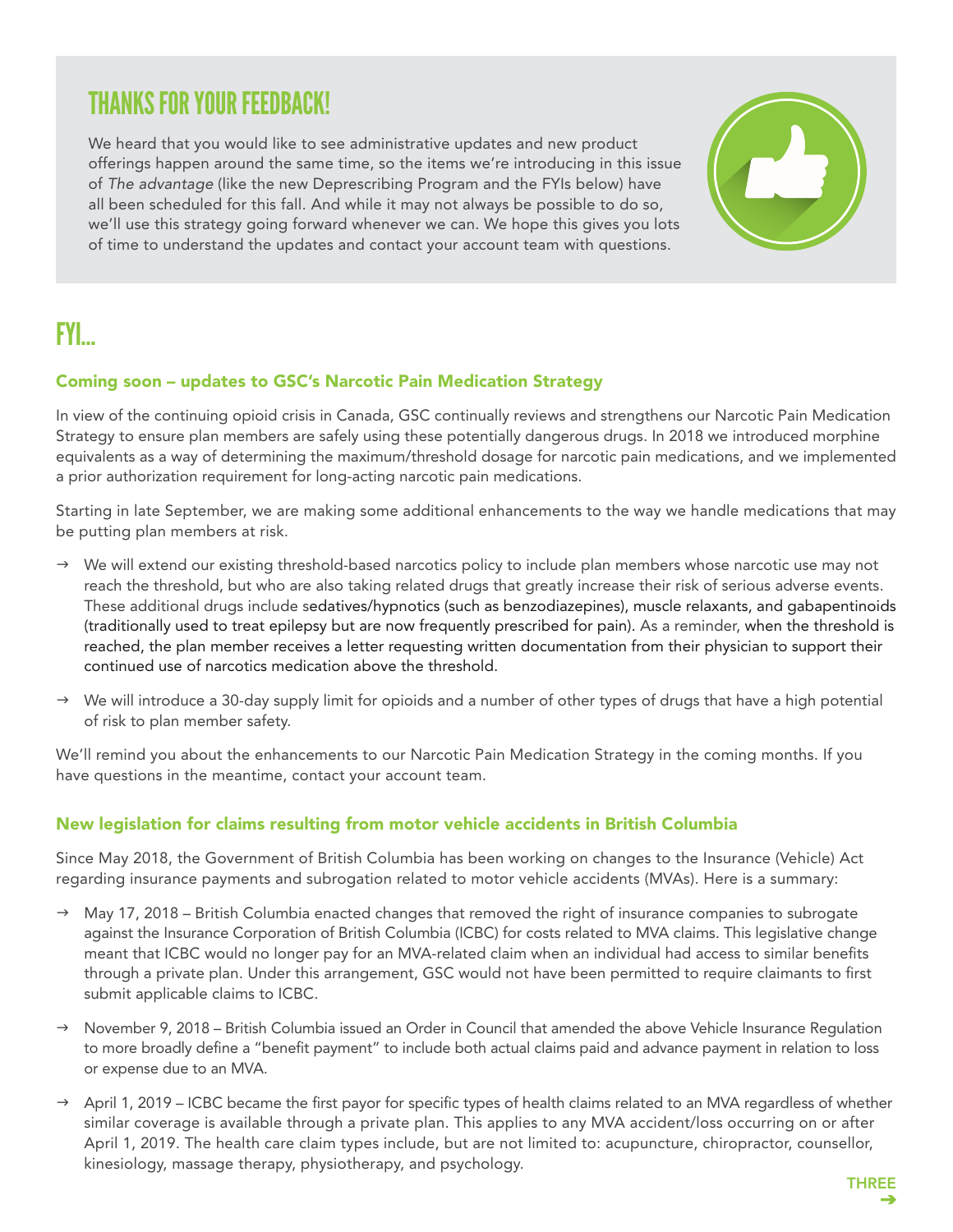### How does this impact your plan?

GSC will not pay for claims incurred on or after April 1, 2019, that are due to an MVA in British Columbia that are eligible and covered by ICBC. As we will no longer be paying for these claims, we will no longer have any subrogation rights.

Claims for other service types will not be affected if there is no indication that they are related to the MVA. For example, physiotherapy treatments may be required due to the MVA, so those will be denied by GSC as they should be covered by ICBC. However, if that same plan member seeks speech therapy services, and there is no indication that the speech therapy is needed because of an MVA, the claims will continue to be paid under the GSC plan – if it is an eligible expense of the benefits plan.

#### BEACON now offers a new payment option

Last August the BEACON program was added to benefit plans that included mental health/counselling coverage (subject to the existing plan limitations), and it was considered a standard offering on GSC plans going forward. To remind you about BEACON, check out the [July 2018 issue of](https://assets.greenshield.ca/greenshield/GSC%20Stories%20(BLOG)/the%20Advantage/2018/english/The%20advantage_July%202018_EN.PDF) *The advantage*. This evidence-based digital mental-health therapy program is available to GSC plan members and their eligible dependents age 16 and up at a discounted cost.

Effective May 1, 2019, BEACON added a new payment option for both GSC plan members and BEACON's direct consumers – a structured payment plan to help limit the upfront out-of-pocket cost. Plan members can still select one of two products: the core program only or the core program plus the optional diagnosis component, and GSC's preferred pricing continues to be available for both product options.

#### Two payment options

- 1. My Resolution Plan One convenient payment of \$500 for GSC plan members (versus \$595 for BEACON's directto-consumer [DTC] pricing). With this plan, the plan member's credit card is charged only when patient suitability for BEACON offerings is confirmed. This is the only model previously available to all plan members.
- 2. NEW! My Momentum Plan Payment plan up to a total of \$500 for GSC plan members (versus \$635 for BEACON's DTC pricing):

| <b>STAGE OF THERAPY</b>                       | <b>GSC PREFERRED PRICING</b> | <b>BEACON DTC PRICING</b> |
|-----------------------------------------------|------------------------------|---------------------------|
| Assessment review                             | \$50                         | \$125                     |
| 0-2 weeks                                     | \$150                        | \$170                     |
| 2-4 weeks                                     | \$150                        | \$170                     |
| Remainder of therapy<br>(maximum of 12 weeks) | \$150                        | \$170                     |
| <b>Total</b>                                  | \$500                        | \$635                     |

Insight+ option – Under both the My Resolution Plan and My Momentum Plan, plan members can choose to have a clinical psychologist review their assessment, a one-on-one phone call, and a psychological diagnosis report for an additional cost. Under the Resolution plan, this fee is included in the one-time payment, for a total of \$800 (versus \$945 for BEACON's DTC pricing).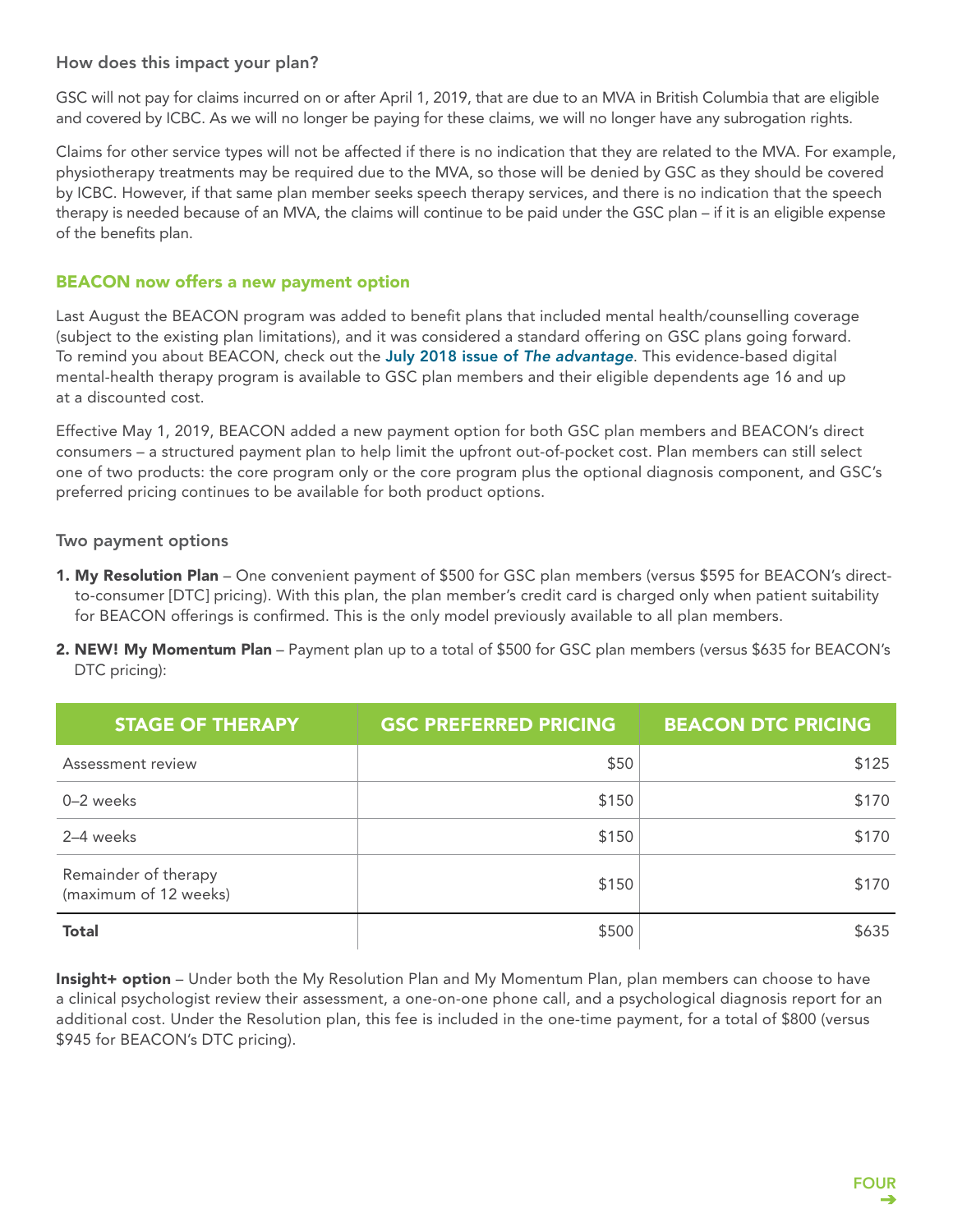For the Momentum plan, here's what the payment model looks like when the Insight+ option is added:

| <b>STAGE OF THERAPY</b>                       | <b>GSC PREFERRED PRICING</b> | <b>BEACON DTC PRICING</b> |
|-----------------------------------------------|------------------------------|---------------------------|
| Clinical psychologist assessment review       | \$225                        | \$225                     |
| Psychological diagnosis report                | \$125                        | \$225                     |
| 0-2 weeks                                     | \$150                        | \$170                     |
| 2-4 weeks                                     | \$150                        | \$170                     |
| Remainder of therapy<br>(maximum of 12 weeks) | \$150                        | \$170                     |
| <b>Total</b>                                  | \$800                        | \$960                     |

If plan members choose to become inactive during their BEACON therapy (i.e., they don't log in to the platform), subsequent payments are not charged.

These payment options, as well as more information about the program, are now displayed on the [BEACON landing page](https://info.mindbeacon.com/gsc-pmember) for GSC plan members. Claims continue to be submitted directly to GSC by BEACON, with eligible payment being issued to the plan member within two business days of charging their credit card.

BEACON has a resource – the Communication Success Guide – that will help you ensure your plan members are aware of BEACON and the support the program provides. To access the quide, [click here](https://info.mindbeacon.com/gsc-psponsor).

IN CASE YOU MISSED IT…

### GSC's new dashboard for Online Services and GSC on the Go is now live!

GSC has a long history of encouraging plan members to actively manage their benefits, navigate through online selfservice tools, and understand their coverage. Equally, we know that life is busy and time is precious. With that in mind, we have created an easier path – a comprehensive dashboard that is now live on our Online Services site and the GSC on the Go mobile app, serving as a one-stop shop for benefits plan information. We took the time to study our data, really understand what our plan members need – why they get in touch with us – and put that intel into driving the design of the dashboard.

As you heard earlier this month, here are the main highlights:

- $\rightarrow$  **Quick Access:** Find the most commonly used links in one spot
- $\rightarrow$  Check Coverage: Read your full booklet or jump straight to the section you're looking for to instantly check your eligibility
- $\rightarrow$  My Pharmacy: View the star rating for the quality of your pharmacy and search for others nearby
- $\rightarrow$  **Action Required:** Look out for reminders on outstanding items (e.g., when you are required to upload supporting documents)
- $\rightarrow$  **Recent Claims:** Access everything you need to know about recently processed claims
- $\rightarrow$  Pre-Approvals: Check the status with one click
- $\rightarrow$  **Spending Accounts:** View dollars spent and remaining balances (where applicable)